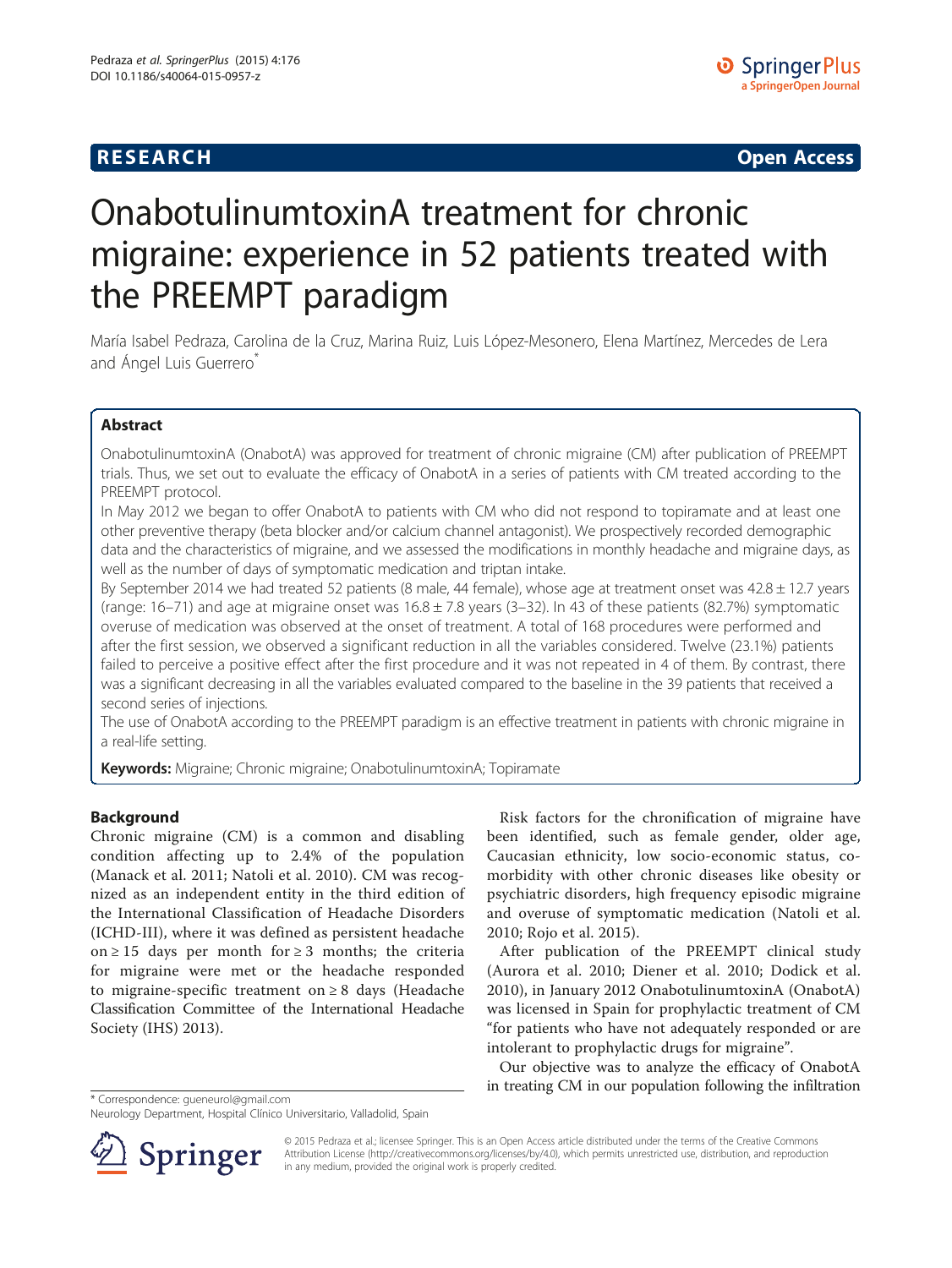paradigm described in the PREEMPT studies (Blumenfeld et al. [2010](#page-3-0)) in a real clinical setting.

#### Methods

From May 2012, OnabotA was offered to adult patients with CM (revised ICHD-II criteria) (Olessen et al. [2006](#page-3-0)) who attended a headache outpatient clinic at a tertiary hospital. We included patients who experienced a significant disruption in their quality of life, and who had not responded positively to previous treatment with topiramate (or another neuromodulator if topiramate was not tolerated) and at least one other preventative therapy (beta blocker and/or calcium channel antagonist), ensuring that all these drugs had been administered at adequate doses and for sufficient time to have been effective (Levin [2008;](#page-3-0) Schulman et al. [2008](#page-4-0)). In cases with tenderness to palpation of the pericranial nerves (occipital or supraorbital), at least one anaesthetic blockade was performed with no effect.

We collected the demographic data and the migraine characteristics from all the patients. We did not exclude patients that fulfilled the criteria for overuse of medication, nor those receiving any preventive therapy, as it was our aim that our cohort would reflect a real clinical setting as closely as possible.

After having decided to initiate OnabotA therapy, patients were trained during one month to complete a diary where they recorded information on their headache days, migraine days (defined as high intensity, lateralized pain with a strong repercussion on daily activities) and the number of days on which they took acute headache medication, in particular triptans, as well as the number of visits to the emergency department as a consequence of headache. Three months after each treatment session, we considered how each variable collected in the diary had been modified. In all cases, OnabotA was administered according to the PREEMPT (Blumenfeld et al. [2010](#page-3-0)) protocol, performing no additional injections in the first two treatment sessions. We also asked patients to express their subjective consideration of the efficacy after each session (excellent, good, partial or no effect).

Statistical analysis was performed with the SPSS statistical package (version 20.0 Inc., Chicago, IL, USA), and any possible association between the baseline migraine data and those recorded after each treatment was assessed using a Student's t-test.

#### Results

By September 2014 we had treated 52 CM patients (8 male, 44 female) with OnabotA according to the PREEMPT protocol. The mean age of this cohort at migraine onset was  $16.8 \pm 7.8$  years (range 3–32) and the mean age at treatment onset was  $42.8 \pm 12.7$  years (16–71). At inclusion, 43 cases (82.7%) fulfilled the revised ICHD-II criteria for symptomatic overuse of medication (Olessen et al. [2006](#page-3-0)) and 44 (84.6%) were receiving preventive therapy. The migraine characteristics of these 52 patients are shown in Table 1.

The response to the first session of treatment in these 52 cases is shown in Table [2.](#page-2-0) Following treatment, there was a reduction of between 46.5 and 58.1% in the number of headache days, migraine days and days of acute medication or triptan intake. Indeed, the proportion of patients that experienced a reduction of at least 50% in any of these variables ranged between 57.6 and 74%. The parameter that diminished in the largest number of patients was the number of days of triptan intake. In all cases the differences were statistically significant ( $p \le 0.05$ ).

There were 12 patients (23.1%) who perceived a lack of efficacy after the first treatment cycle and although we encouraged them to accept a second treatment, four of them refused.

In total, 168 treatment cycles were administered and performing a second set of injections on 39 patients produced a significant reduction in all the variables assessed compared to the baseline (Table [3\)](#page-2-0). The reduction in the number of days with pain or migraine, and in acute medication or triptan intake ranged between 36.3 and 73.1%. Moreover, the proportion of patients in whom the reduction was at least 50% in any of these parameters oscillated between 57.9 and 74.3%. These differences were statistically significant for all the variables measured, although the greatest reduction after the second

Table 1 Migraine characteristics at inclusion in the 52 patients  $\overline{\phantom{a}}$ 

| variable                                    |                                   |  |  |
|---------------------------------------------|-----------------------------------|--|--|
| Overuse of symptomatic medication           | 43/52 (82.7%)                     |  |  |
| - Analgesics                                | 31/52 (59.6%)                     |  |  |
| - Combined medications                      | 12/52 (23.1%)                     |  |  |
| Previous use of neuromodulators             | 52/52 (100%)                      |  |  |
| - Topiramate                                | 48/52 (92.3%)                     |  |  |
| - Other                                     | 26/52 (50%)                       |  |  |
| Previous use of beta-blockers               | 46/52 (88.5%)                     |  |  |
| Previous use of Calcium channel antagonists | 33/52 (63.5%)                     |  |  |
| Previous use of antidepressants             | 30/52 (57.7%)                     |  |  |
| Previous use of anaesthetic blockades       | 11/52 (21.1%)                     |  |  |
| Monthly headache days                       | $23.4 \pm 6.3$ (15-30)*           |  |  |
| Monthly migraine days                       | $13.9 \pm 7.3$ (8-30)*            |  |  |
| Monthly symptomatic medication intake days  | $17.7 \pm 9.2$ (3-30)*            |  |  |
| Monthly triptan intake days                 | $5.1 \pm 6.9$ (0-25)*             |  |  |
| Monthly visits to emergency department      | $0.25 \pm 0.9$ (0-6) <sup>*</sup> |  |  |

\*mean ± standard deviation (range).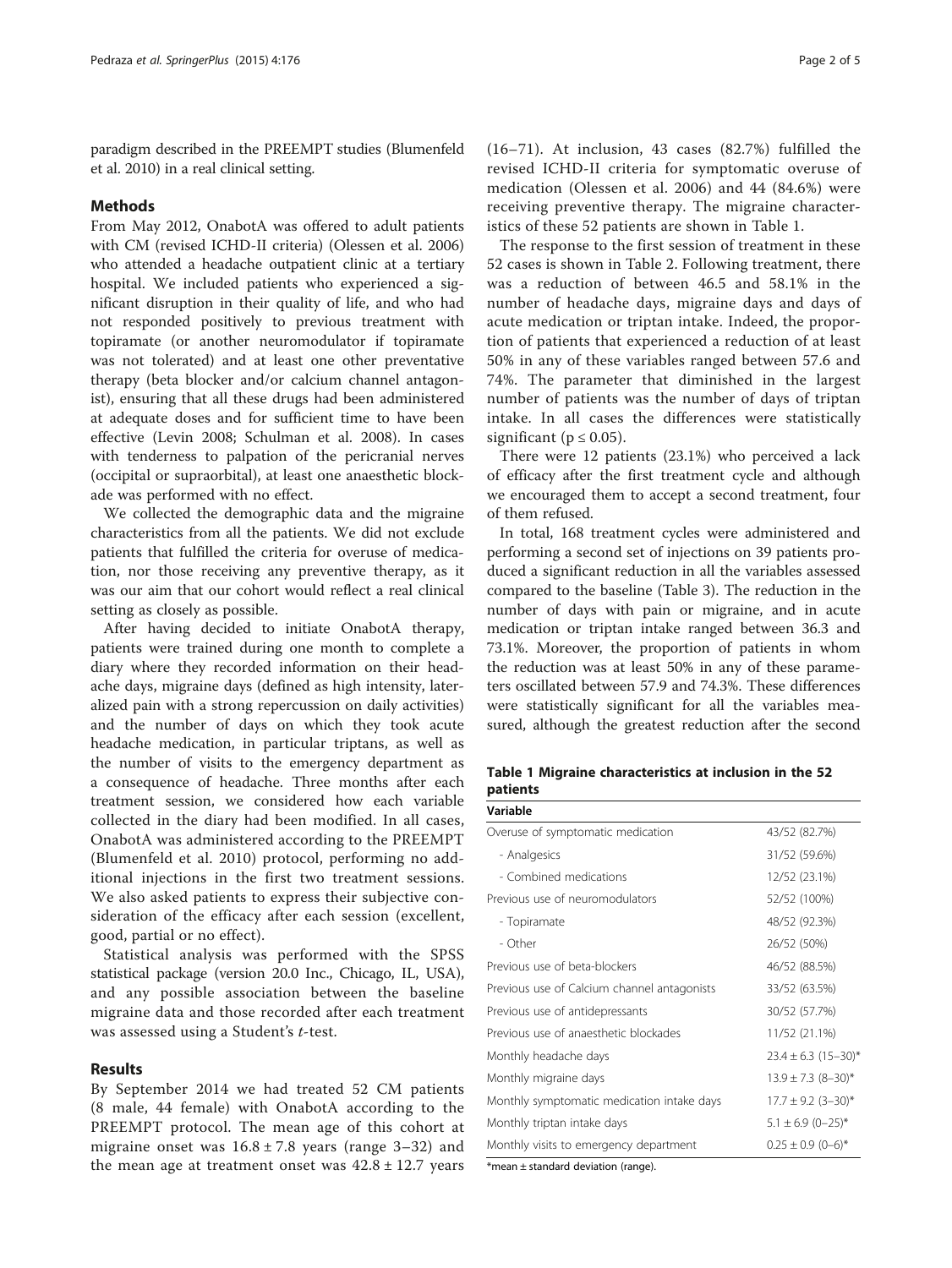| Variable               | <b>Before treatment</b> | After treatment | D       | <b>Reduction</b> | Reduction $>$ 50% |
|------------------------|-------------------------|-----------------|---------|------------------|-------------------|
| Headache days          | $23.4 \pm 6.3*$         | $12.8 \pm 9.6*$ | < 0.001 | 46.5%            | 30/52 (57.6%)     |
| Migraine days          | $13.9 + 7.3*$           | $5.3 + 5.5*$    | < 0.001 | 52.9%            | 34/52 (65.3%)     |
| Medication intake days | $17.7 + 9.2*$           | $8.7 + 8*$      | < 0.001 | 50.4%            | 31/52 (59.6%)     |
| Triptan intake days    | $5.1 + 6.9*$            | $2.1 + 3.6*$    | < 0.001 | 58.1%            | 20/27 (74%)       |

<span id="page-2-0"></span>Table 2 Changes in the variables evaluated after first treatment cycle ( $n = 52$  patients)

\*mean ± standard deviation (range).

cycle of OnabotA injections was achieved in the number of migraine days.

In no case was the treatment discontinued due to adverse effects.

### **Discussion**

Chronic migraine is diagnosed in 5% of patients that are referred to a general neurology department (Oterino et al. [2011](#page-4-0)) and globally, migraine is currently considered the seventh most influential disabling condition according to World Health Organization (Steiner et al. [2013](#page-4-0)). It is a condition that has an important negative impact on the life of an individual, particularly in terms of family and social interactions, as well as at the economic or occupational levels. Indeed, CM is associated with a substantial reduction in quality of life.

Though CM requires preventive therapy, only 33.3% of the patients referred to a headache unit had previously received such treatment (Mathew & Jaffri [2009](#page-3-0)). Topiramate is the only drug among the medications used in episodic migraine prophylaxis for which benefits in the treatment of CM have been established (Cady et al. [2011](#page-3-0); Palma et al. [2012\)](#page-4-0). However, up to 5% of CM patients attending a Headache unit are refractory to oral therapies (Aurora et al. [2011](#page-3-0)), and this group of patients includes those that are more disabled and that have a worse quality of life.

The PREEMPT (Phase III REsearch Evaluating Migraine Prophylaxis Therapy) clinical study was a multicenter, double-blind and placebo-controlled trial carried out in two phases. This study demonstrated the efficacy, safety and tolerability of OnabotA as a prophylactic treatment for CM in adults (Aurora et al. [2010;](#page-3-0) Diener et al. [2010](#page-3-0); Dodick et al. [2010](#page-3-0); Blumenfeld et al. [2010\)](#page-3-0). However, the mechanisms by which OnabotA decreases the

frequency and intensity of pain attacks in CM patients are not well understood.

In our series of patients, CM refractory to oral preventative therapies is more frequent among females, with an onset of episodic migraine around the second decade of life and a need for OnabotA therapy in the beginning of fifth decade. These data are similar to those described previously and they show that there may be a long latency period between the onset of migraine and the need for OnabotA therapy. This could indicate that CM is in some cases part of the natural evolution of episodic migraine (Álvaro-González et al. [2012](#page-3-0)), for which there is currently no conclusive evidence regarding the efficacy of treatment with OnabotA (Aurora et al. [2007](#page-3-0); Relja et al. [2007](#page-4-0)).

The baseline situation of the patients in our series was similar to that described in the PREEMPT (Dodick et al. [2010](#page-3-0)) trial, as well as that in recently published observational studies (Palma et al. [2012;](#page-4-0) Álvaro-González et al. [2012](#page-3-0); Silberstein et al. [2013\)](#page-4-0). We considered oral preventative refractoriness as an inclusion criteria, including the failure of topiramate therapy (or other neuromodulators if topiramate is not tolerated) and at least one other preventative therapy (beta blockers and/or calcium channel antagonists). Indeed, new consensus criteria has included refractoriness to OnabotulinumtoxinA among the chronic migraine criteria (Martelletti et al. [2014\)](#page-3-0).

In this study we present data regarding the response to a first cycle of OnabotA therapy, a situation rarely considered in the literature, especially when employing the PREEMPT paradigm (Álvaro-González et al. [2012](#page-3-0)). Our results are more homogeneous as we did not administer the remaining 40 IU to the additional areas where pain was experienced as considered in the first two treatment sessions of the PREEMPT protocol. Rather, we

Table 3 Changes in the variables evaluated between the baseline and three months after the second treatment cycle  $(n = 39$  patients)

| Variable               | <b>Before treatment</b> | After treatment |         | Reduction | Reduction > 50% |
|------------------------|-------------------------|-----------------|---------|-----------|-----------------|
| Headache days          | $23.8 + 6.9*$           | $9.2 + 9.8^*$   | < 0.001 | 62%       | 27/39 (69.2%)   |
| Migraine days          | $14.7 + 7.6*$           | $3.9 + 6.4*$    | < 0.001 | 73.1%     | 29/39 (74.3%)   |
| Medication intake days | $18.9 + 9*$             | $7.4 \pm 8.2*$  | < 0.001 | 57.7%     | 28/39 (71.8%)   |
| Triptan intake days    | $5.4 + 7.3*$            | $2.3 + 3.7*$    | < 0.001 | 36.3%     | 11/19 (57.9%)   |

\*mean  $\pm$  standard deviation (range).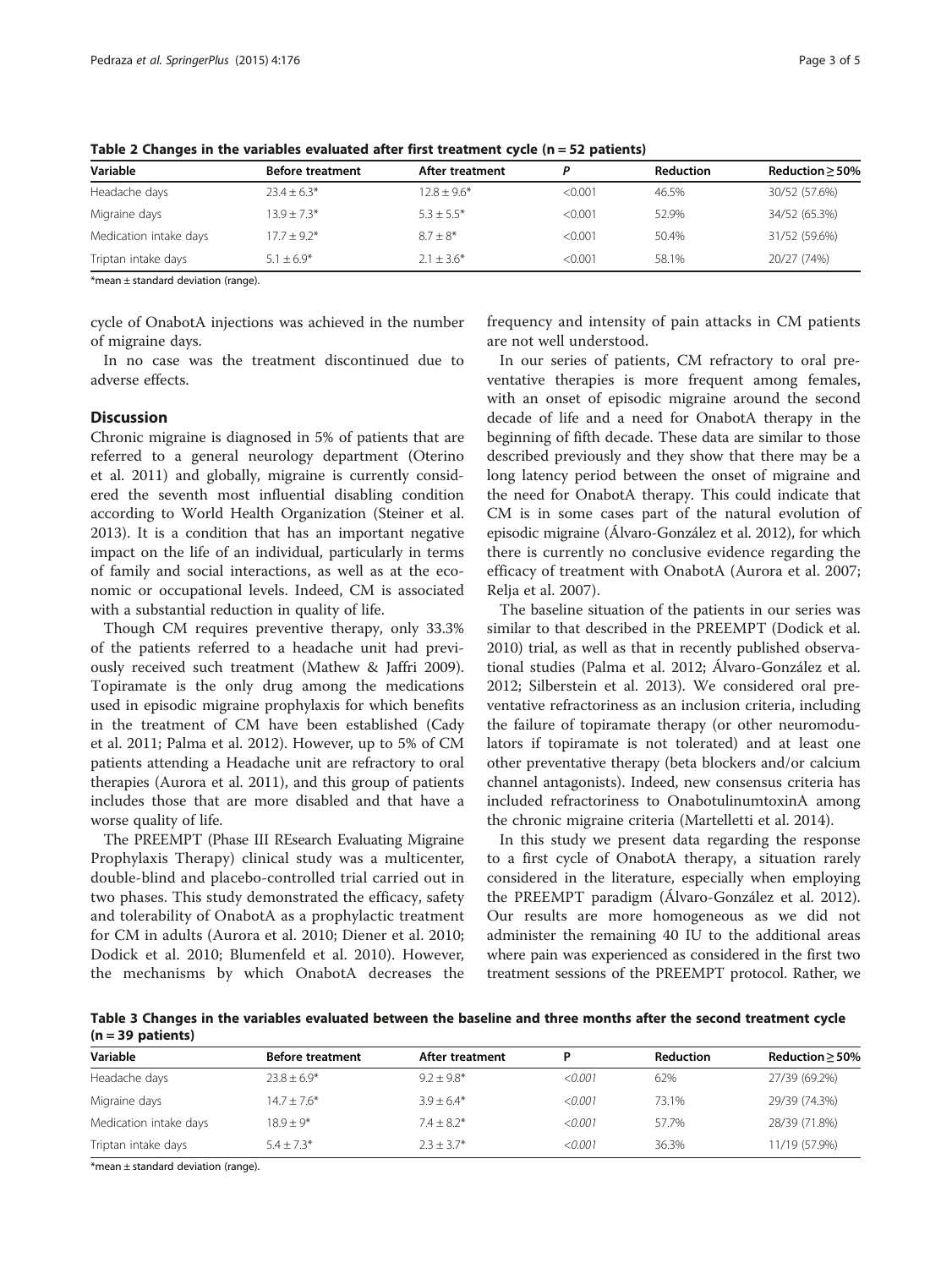<span id="page-3-0"></span>reserved these additional units for patients whose response time was shorter than three months after second session.

The response rate was considered as the reduction of headache days, as in the PREEMPT clinical program (at least half of them (Dodick et al. 2010)), and it is above 50%. As described in other series, greater reductions are achieved in the number of migraine days and the number of days of triptans intake (Aurora et al. 2010; Oterino et al. [2011;](#page-4-0) Lipton et al. 2011). In our series, the subjective evaluation of efficacy referred to by the patients was between excellent and partial in most of them. These responses imply an important improvement in quality of life, as noted previously in the literature (Khalil et al. 2014; Batty et al. 2013).

The safety and tolerability of OnabotA was excellent in our population, with only mild pain at the injection site reported in some cases, and a mild dysphagia in one female patient with a low body mass index, which did not recur after the 4 paracervical injections were excluded in the following cycle. Therefore, as described in both the PREEMPT trial and in open studies, adverse effects of OnabotA in CM are scarce and reversible (Aurora et al. 2010; Blumenfeld et al. 2010; Álvaro-González et al. 2012; Aurora et al. 2007).

Health service approval of OnabotA as a prophylactic treatment for CM has allowed us to offer this therapy to our patients, although as with any new indication, clinicians must remain vigilant about its safety and efficacy (Jackson et al. 2012). Further studies are needed to answer some questions that remain open, such as the existence of response predictors (including biomarkers), the management of concomitant oral preventative therapies, or the possible need to modify the OnabotA paradigm depending on the type of response, only partial or good and sustained.

#### Conclusion

In conclusion, when used according to the PREEMPT paradigm OnabotA is a safe and effective treatment in a real clinical setting, even when criteria of refractoriness to oral preventatives exist.

#### Competing interests

ALG received honoraria as a speaker at training events sponsored by Allergan during 2013 and 2014.

#### Authors' contributions

Concept and design: MIP, CdelaC, ALG. Data Acquisition: MIP, CdelaC, MR, LL-M, EM, MdeL, ALG. Drafting the manuscript: MIP, ALG. Final approval: MIP, CdelaC, MR, LL-M, EM, MdeL, ALG. All authors read and approved the final manuscript.

#### No financial support

This research was carried out in accordance with our hospital's ethical guidelines. All subjects gave their informed consent prior to participating in this study.

This work was presented in part as a Poster at the LXV Meeting of the Spanish Neurological Society, November 2013, Barcelona, Spain.

#### References

- Álvaro-González LC, Fernández-García JM, Aranzábal-Alustiza I, Castillo-Calvo B, Iriondo-Etxenagusia I, Rodríguez-Antigüedad A (2012) Botulinum toxin A in chronic refractory migraine: premarketing experience. Rev Neurol (Barc) 55:385–91
- Aurora SK, Gawel M, Brandes JL, Pokta S, Vandenburgh AM, BOTOX North American Episodic Migraine Study Group (2007) Botulinum toxin type A prophylactic treatment of episodic migraine: a randomized, double-blind, placebo-controlled exploratory study. Headache 47:486–99
- Aurora SK, Dodick DW, Turkel CC, DeGryse RE, Silberstein SD, Lipton RB, Diener HC, Brin MF, PREEMPT 1 Chronic Migraine Study Group (2010) OnabotulinumtoxinA for treatment of chronic migraine: results from the double-blind, randomized, placebo-controlled phase of the PREEMPT 1 trial. Cephalalgia 30:793–803
- Aurora SK, Winner P, Freeman MC, Spierings EL, Heiring JO, DeGryse RE, VanDenburgh AM, Nolan ME, Turkel CC (2011) OnabotulinumtoxinA for treatment of chronic migraine: pooled analyses of the 56-week PREEMPT clinical program. Headache 51:1358–73
- Batty AJ, Hansen RN, Bloudek LM, Varon SF, Hayward EJ, Pennington BW, Lipton RB, Sullivan SD (2013) The cost-effectiveness of onabotulinumtoxinA for the prophylaxis of headache in adults with chronic migraine in the UK. J Med Econ 16:877–87
- Blumenfeld A, Silberstein SD, Dodick DW, Aurora SK, Turkel CC, Binder WJ (2010) Method of injection of onabotulinumtoxinA for chronic migraine: a safe, well-tolerated, and effective treatment paradigm based on the PREEMPT clinical program. Headache 50:1406–18
- Cady RK, Schreiber CP, Porter JAH, Blumenfeld AM, Farmer KU (2011) A multi-center double-blind pilot comparison of onabotulinumtoxinA and topiramate for the prophylactic treatment of chronic migraine. Headache 51:21–32
- Diener HC, Dodick DW, Aurora SK, Turkel CC, DeGryse RE, Lipton RB, Silberstein SD, Brin MF, PREEMPT 2 Chronic Migraine Study Group (2010) OnabotulinumtoxinA for treatment of chronic migraine: results from the double-blind, randomized, placebo-controlled phase of the PREEMPT 2 trial. Cephalalgia 30:804–14
- Dodick DW, Turkel CC, DeGryse RE, Aurora SK, Silberstein SD, Lipton RB, Diener HC, Brin MF, PREEMPT Chronic Migraine Study Group (2010) OnabotulinumtoxinA for treatment of chronic migraine: pooled results from the double-blind, randomized, placebo-controlled phases of the PREEMPT clinical program. Headache 50:921–36
- Headache Classification Committee of the International Headache Society (IHS) (2013) The international classification of headache disorders, 3rd edition (beta version). Cephalalgia 33:629–808
- Jackson JL, Kuriyama A, Hayashiro Y (2012) Botulinum toxin A for prophylactic treatment of migraine and tension headaches in adults: a meta-analysis. JAMA 307:1736–45
- Khalil M, Zafar HW, Quarshie V, Ahmed F (2014) Prospective analysis of the use of OnabotulinumtoxinA (BOTOX) in the treatment of chronic migraine; real-life data in 254 patients from Hull, UK. J Headache Pain 15:54–62
- Levin M (2008) Refractory headache: classification and nomenclature. Headache 48:783–790
- Lipton RB, Varon SF, Grosberg B, McAllister PJ, Freitag F, Aurora SK, Dodick DW, Silberstein SD, Diener HC, DeGryse RE, Nolan ME, Turkel CC (2011) OnabotulinumtoxinA improves quality of life and reduces impact of chronic migraine. Neurology 77:1465–72
- Manack AN, Buse DC, Lipton RB (2011) Chronic migraine: epidemiology and disease burden. Curr Pain Headache 15:70–8
- Martelletti P, Katsarava Z, Lampl C, Magis D, Bendtsen L, Negro A, Russell MB, Mitsikostas DD, Jensen RH (2014) Refractory chronic migraine: a consensus statement on clinical definition from the European Headache Federation. J Headache Pain 15:47–52
- Mathew NT, Jaffri SFA (2009) A double-blind comparison of onabotulinumtoxinA (BOTOX) and topiramate (TOPAMAX) for the prophylactic treatment of chronic migraine: a pilot study. Headache 49:1466–78
- Natoli JL, Manack A, Dean B, Butler Q, Turkel CC, Stovner L, Lipton RB (2010) Global prevalence of chronic migraine: a systematic review. Cephalalgia 30:599–609
- Olessen J, Bousser MJ, Diener HC, Dodick D, First M, Goadsby PJ, Göbel H, Lainez MJA, Lance JW, Lipton RB, Nappi G, Sakai F, Schoenen J, Silberstein SD,